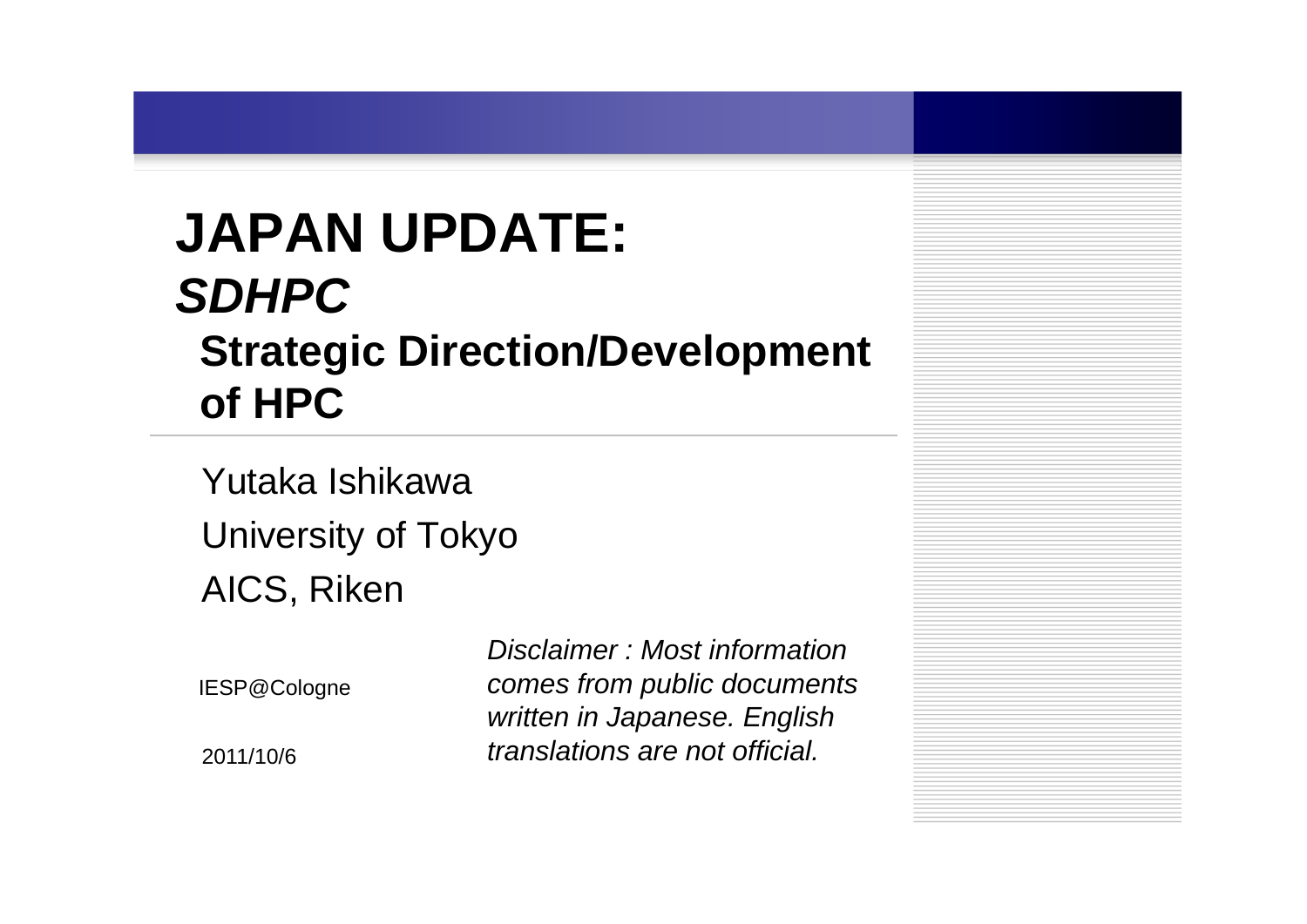## Players and Major Project in Japan **at the last IESP**



IESP@Cologne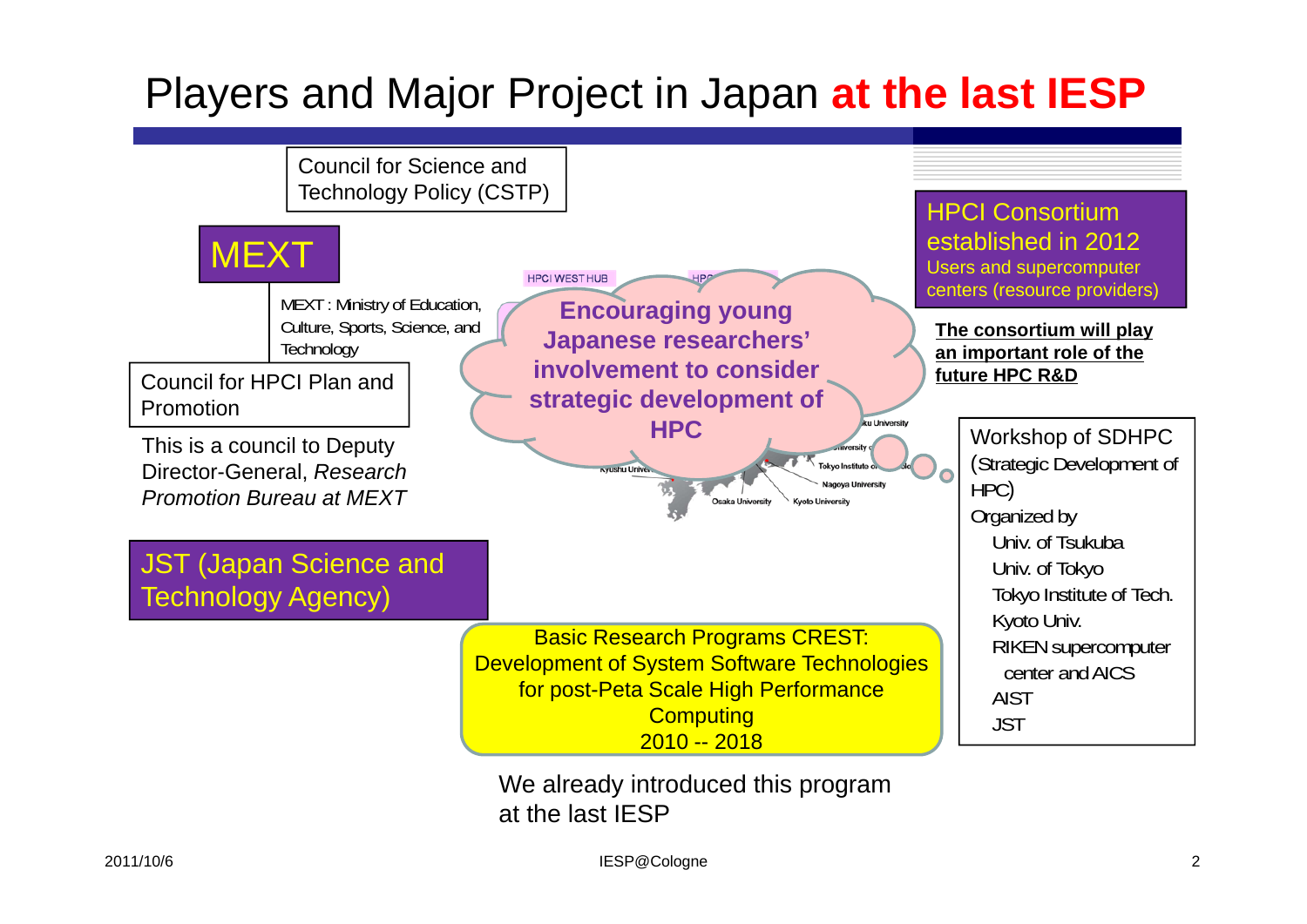## What Japan has been doing since the last IESP

MEXT : Ministry of Education, Culture, Sports, Science, and Technology

• MEXT organized a working group, discussing future development of HPC technologies, under the "Council for HPCI Plan and Promotion"

> In other words, demonstrating scientific and technological values in exa-scale computing is very important for tax payers

- • The first step should be discussion on how HPC technologies are applied to science and technology fields
- • The system should be co-designed and developed with applications, computer architectures, and system software
- Several application-oriented computer architectures should be considered
- • Prior to developing an exa-scale machine, tens to hundreds peta-scale machines should be deployed
- $\bullet$  Strategic development, which pieces are developed in Japan and which pieces are internationally collaborated, should be determined
- • The development of novel computational models and algorithms is also important
- •The new application fields should be investigated

The WG advised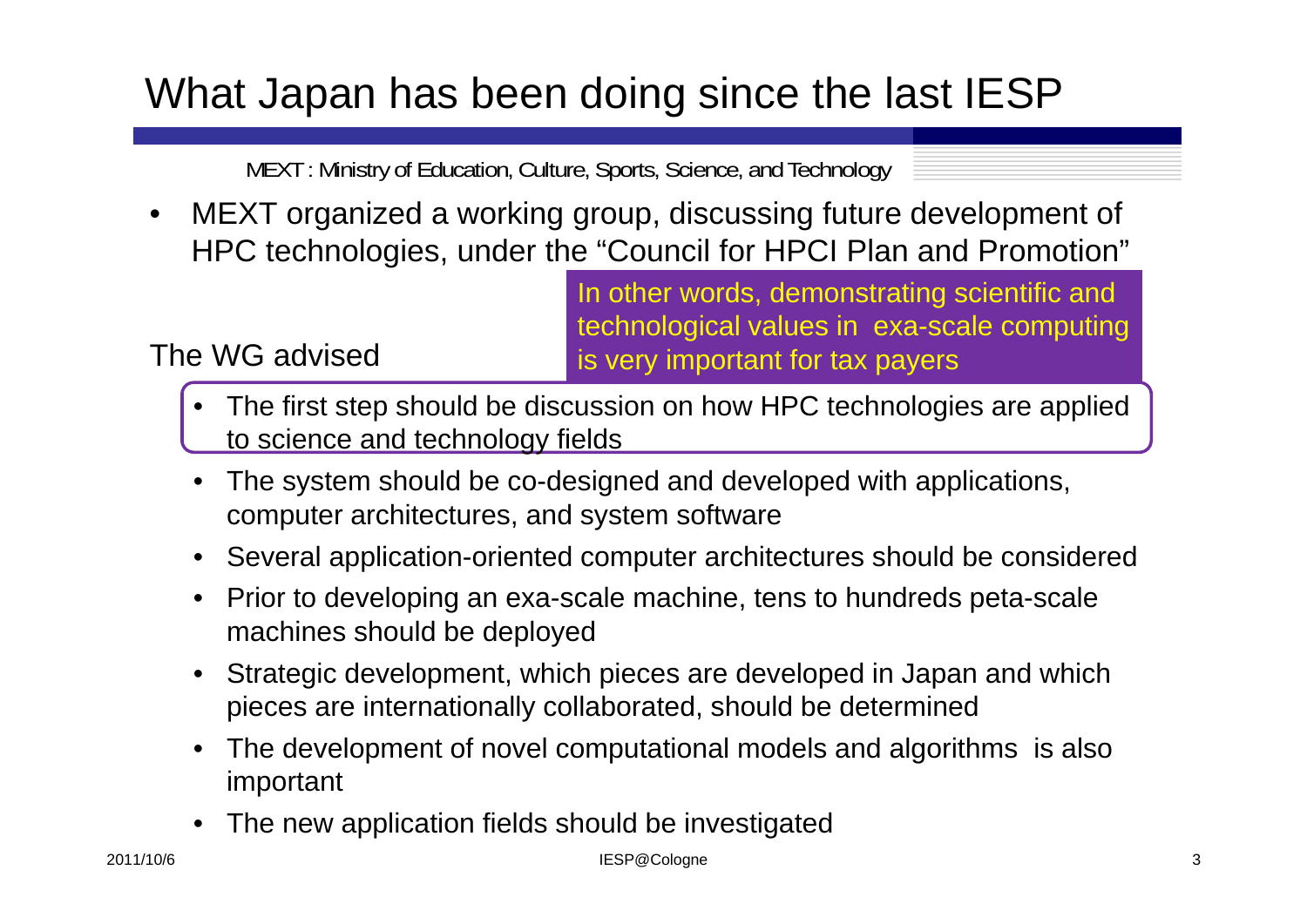### Players and Projects in Japan **NOW**



IESP@Cologne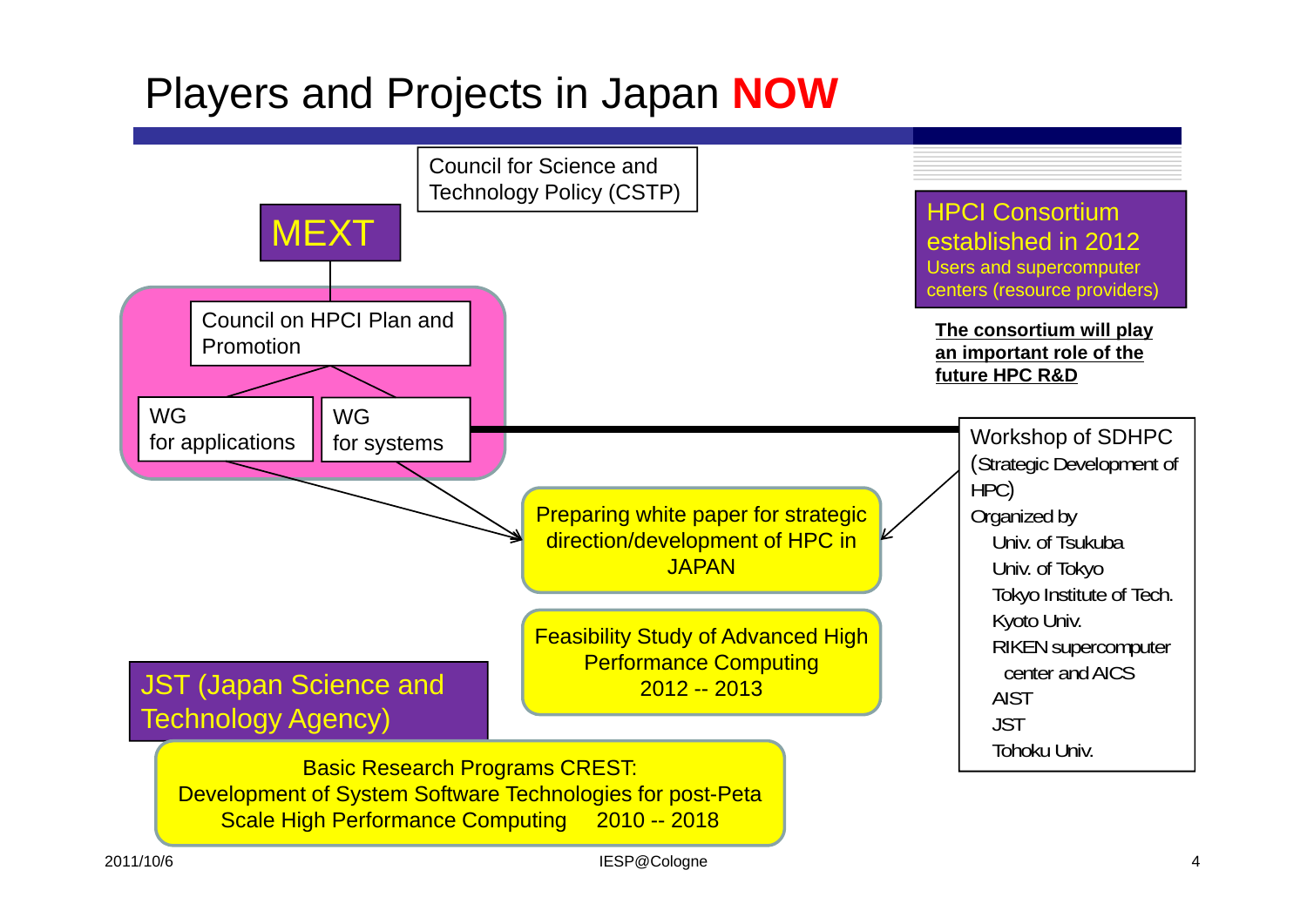### SDHPC

- • White paper for Strategic Direction/Development of HPC in JAPAN is now being written by young Japanese researchers with advisers (seniors)
- $\bullet$  The white paper will be approved by the Council for HPCI Plan and Promotion by the end of FY 2011.
- $\bullet$  Contents (draft)
	- Expected scientific and technological values in exa-scale computing
	- Challenges towards exa-scale computing
	- Current research efforts in Japan and other countries
	- Approaches
	- Competitive vs Collaboration
	- Plan of R&D and organization
- $\bullet$  The white paper will be used for call for proposals in "Feasibility Study of Advanced High Performance Computing"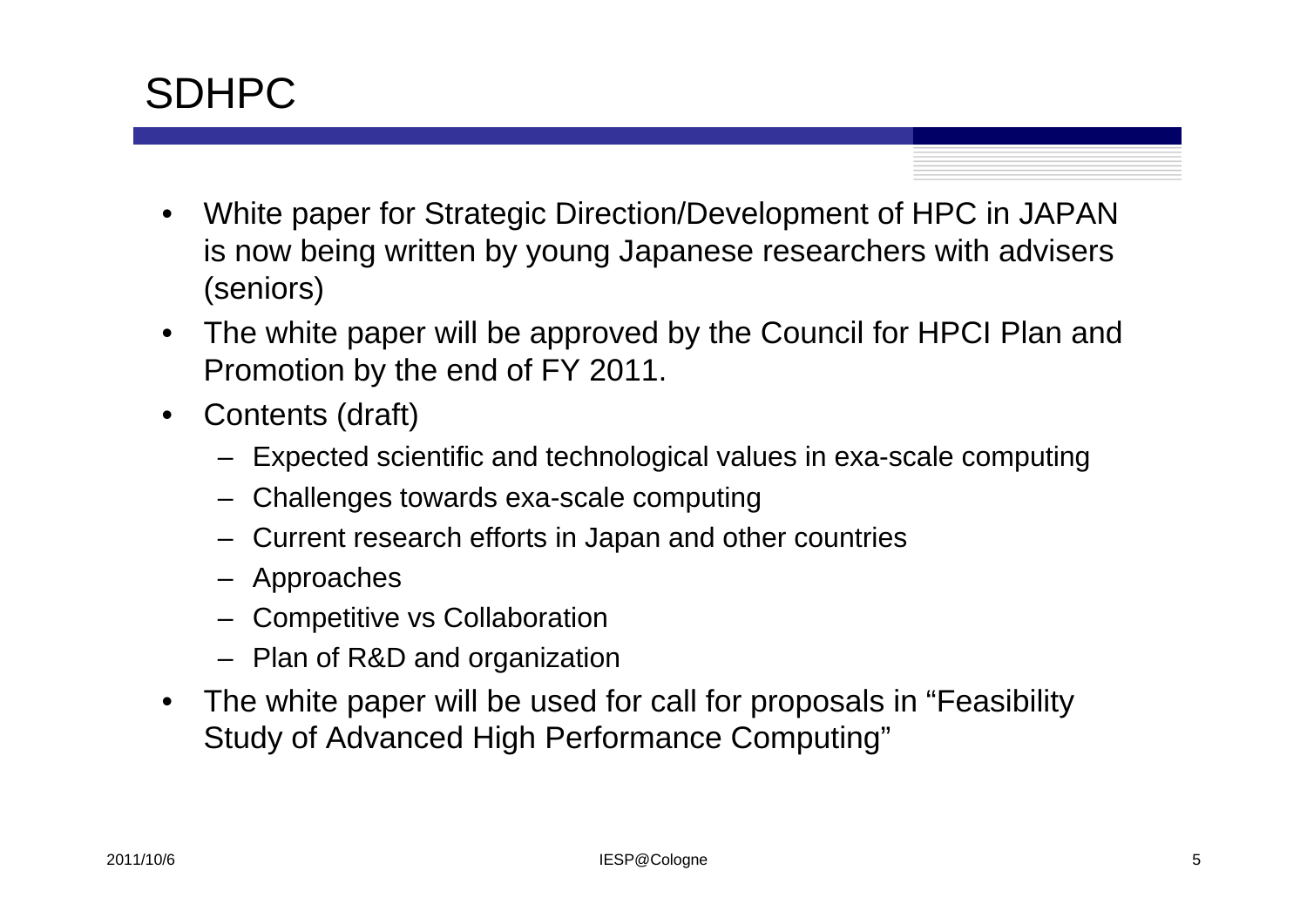### Feasibility Study of Advanced High Performance Computing

- • MEXT (Ministry of Education, Culture, Sports, Science, and Technology) has just proposed two-year project for feasibility study of advanced HPC which will start in FY2012 (April of 2012)
- $\bullet$ **Objectives** 
	- The high performance computing technology is an important national infrastructure
	- Keeping development of top-level HPC technologies is one of Japanese international competitiveness and contributes national security and safety
	- This two-year project is to study feasibilities of such development that Japanese community should focus on
- • Budget requested
	- 11.45M USD (859M JPY) / Year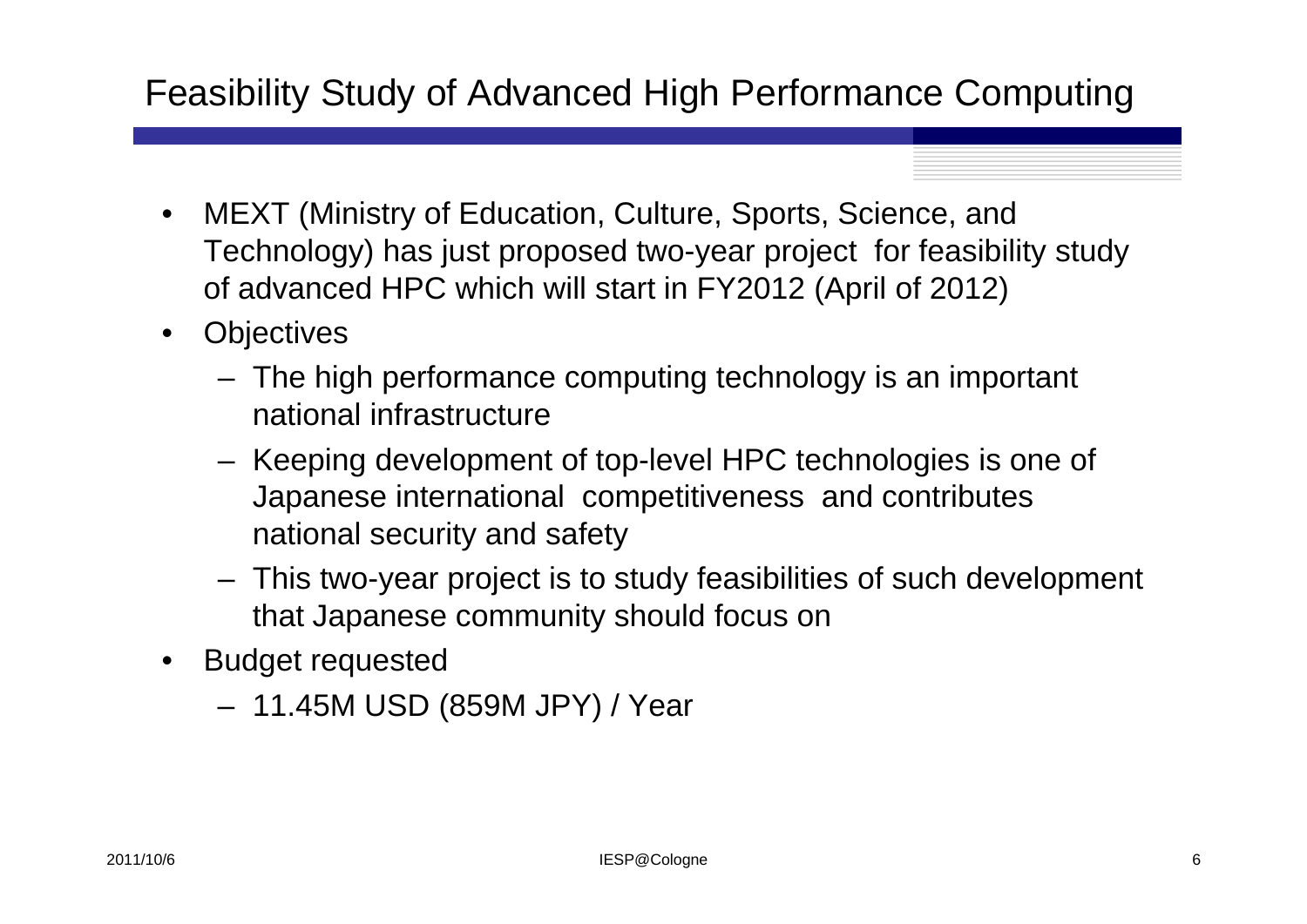- • Plan
	- Several computer architectures will be selected based on their potential advantages in solving respective key socio-scientific problems in Japan Japan
	- For each system
		- Hardware trends are investigated
		- The system architecture and system software are designed (with applications and, its prototype system is developed)
	- As a result of this study, further R&D for Japanese HPC funded by the government is decided
- •**Organizations** 
	- Several R&D teams (maybe three) will be selected.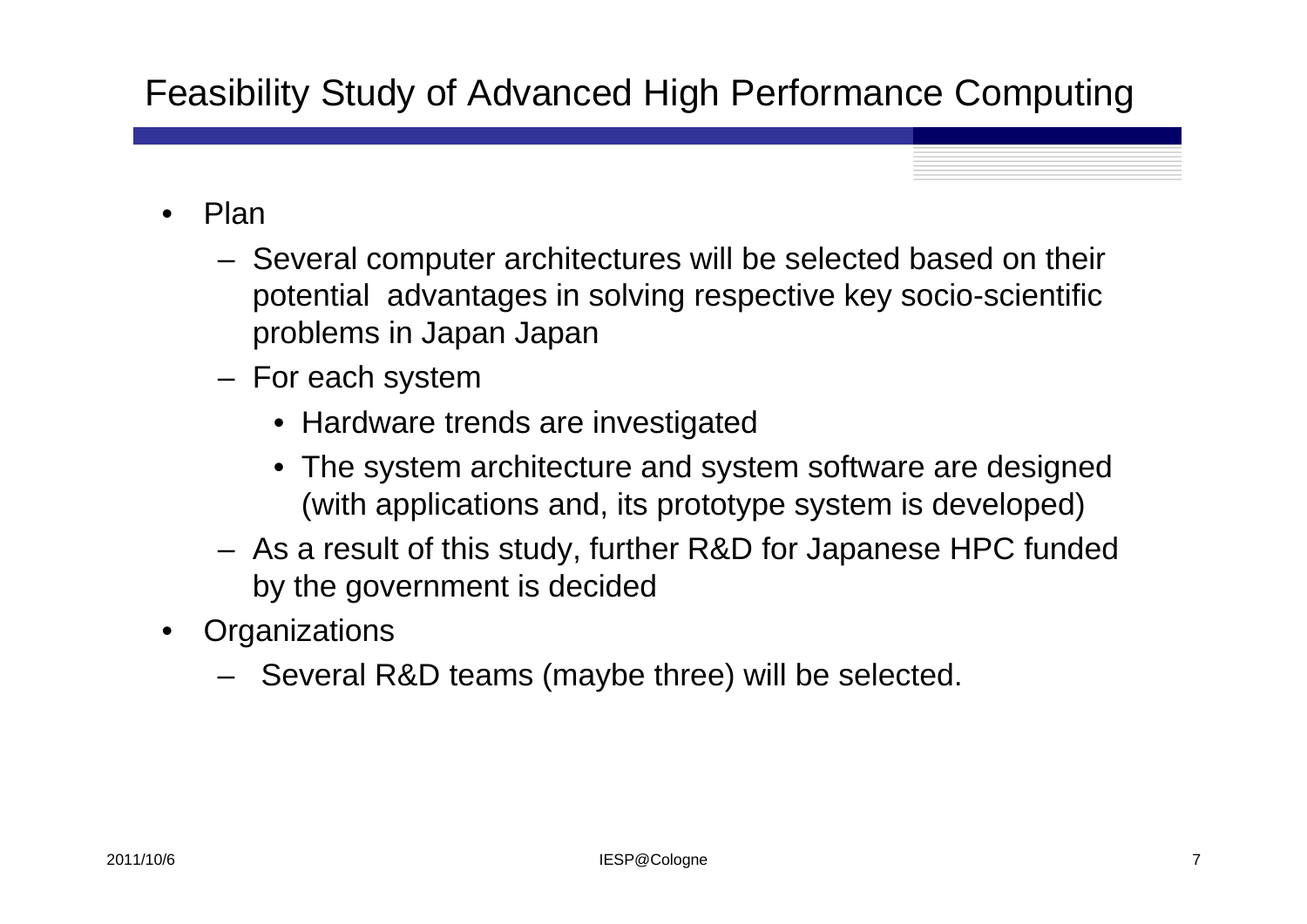## Plans

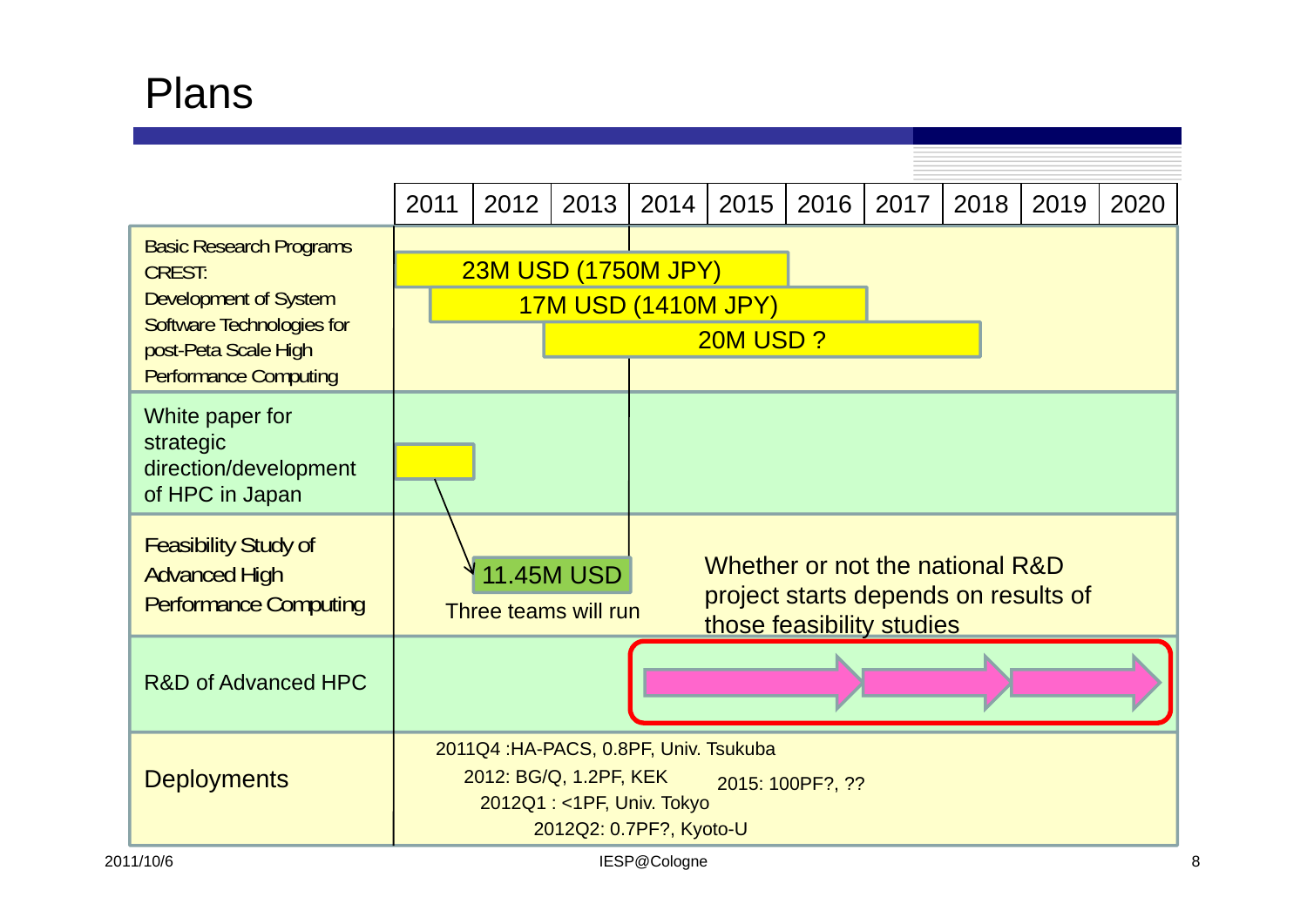### CREST: Development of System Software Technologies for post-Peta Scale High Performance Computing (1/3)

•**Objectives**  http://www.postpeta.jst.go.jp/en/

- Co-design of system software with applications and post-peta scale computer architectures
- Development of deliverable software pieces
- Research Supervisor
	- Akinori Yonezawa, Deputy Director of RIKEN AICS
- •Run by JST (Japan Science and Technology Agency)
- • Budget and Formation (2010 to 2018)
	- About 60M \$ (47M\$ in normal rate) in total
	- Round 1: From 2010 for 5.5 year (23M \$ (1750M JPY))
	- Round 2: From 2011 for 5.5 year (17M \$ (1410M JPY))
	- Round 3: From 2012 for 5.5 year (20M \$?)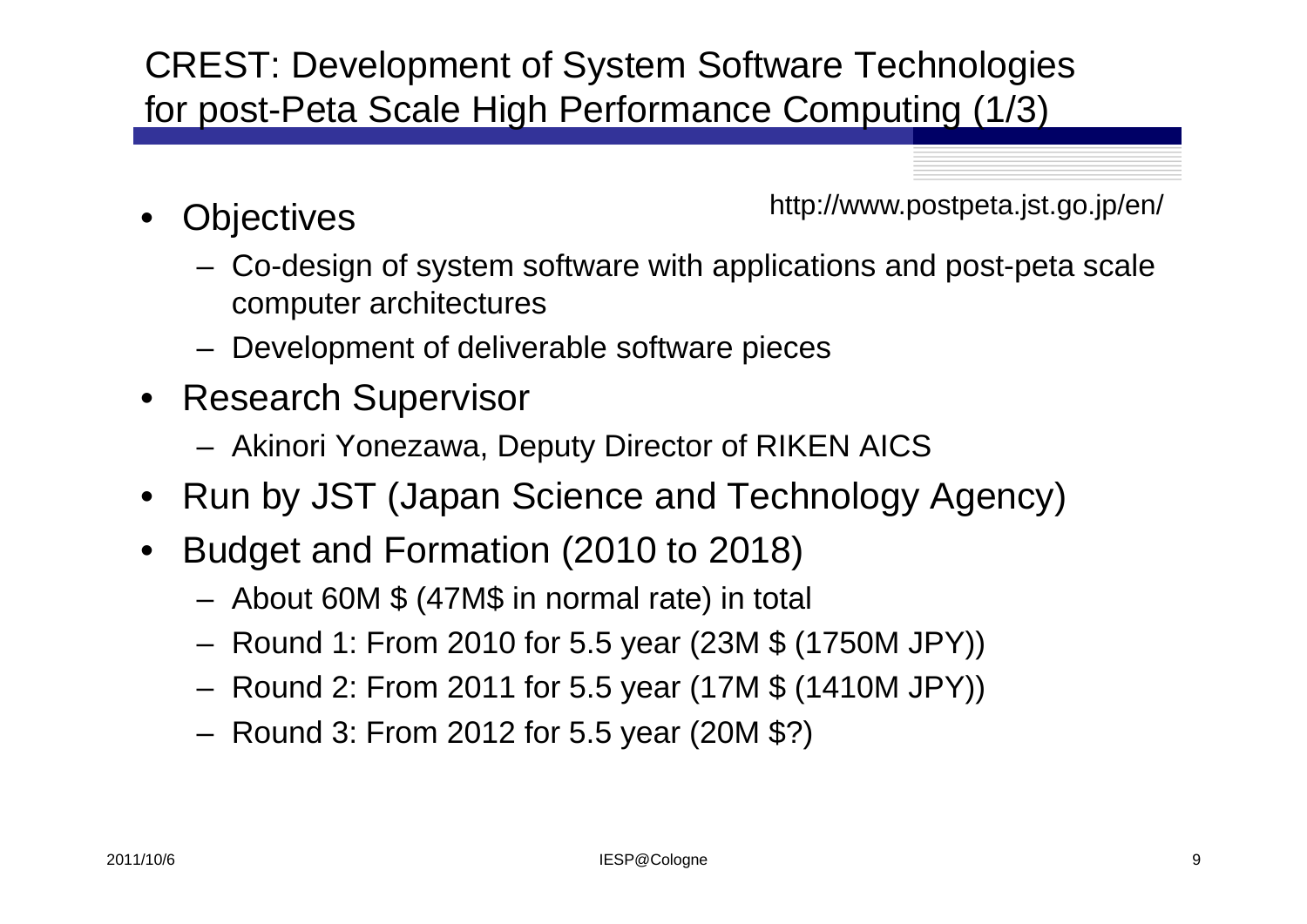### CREST: Development of System Software Technologies for post-Peta Scale High Performance Computing (2/3)

#### Round 1: From 2010 for 5.5 year

- • Highly Productive, High Performance Application Frameworks for Post Petascale Computing
	- Naoya Maruyama, Tokyo Institute of Technology
- System Software for Post Petascale Data Intensive Science
	- Osamu Tatebe, University of Tsukuba
- ppOpen-HPC: Open Source Infrastructure for Development and Execution of Large-Scale Scientific Applications on Post-Peta-Scale Supercomputers with Automatic Tuning (AT)
	- Kengo Nakajima, University of Tokyo
- Parallel System Software for Multi-core and Many-core
	- Atsushi Hori, RIKEN AICS
- • Development of an Eigen-Supercomputing Engine using a Post-Petascale Hierarchical Model
	- –Tetsuya Sakurai, University of Tsukuba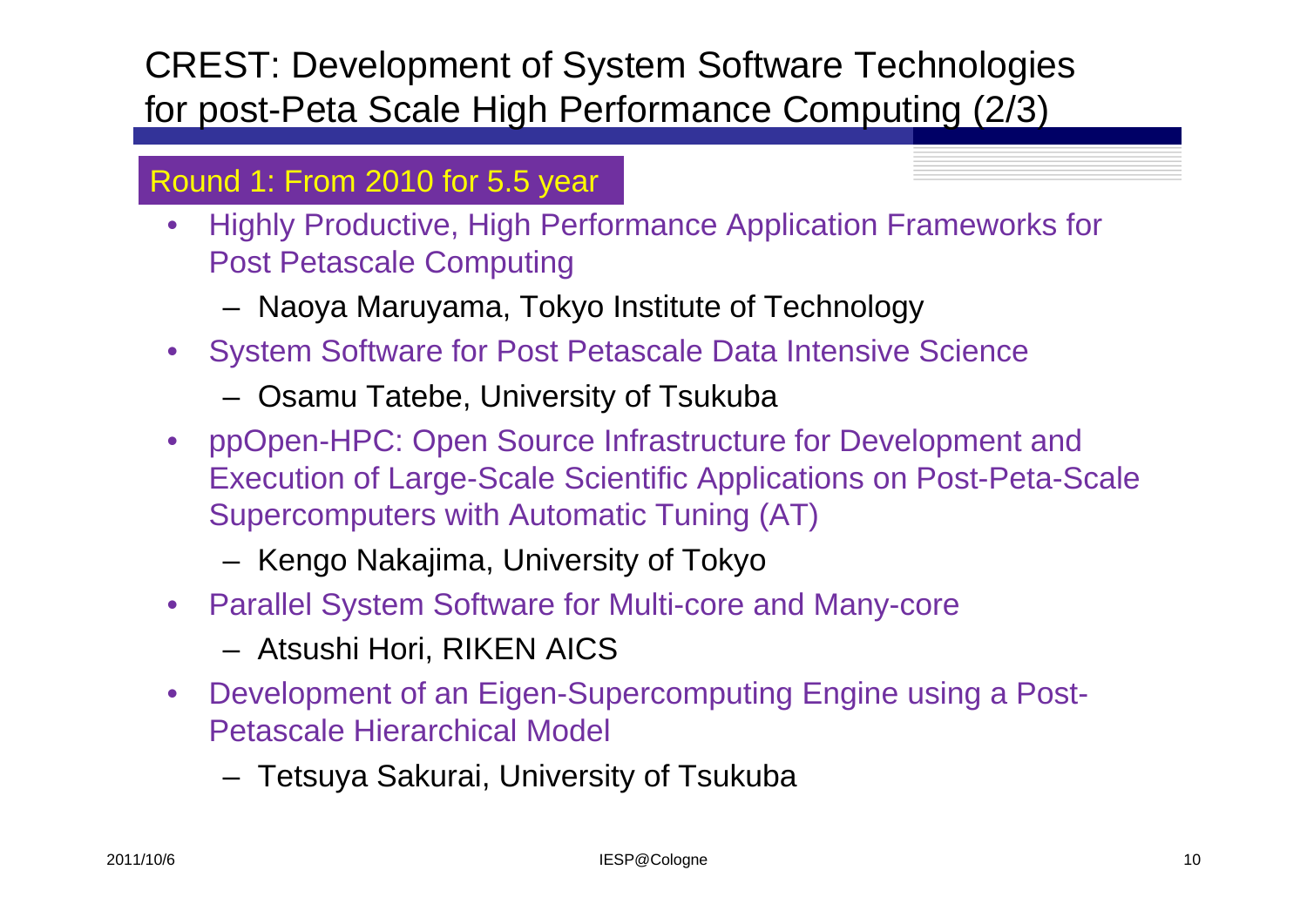### CREST: Development of System Software Technologies for post-Peta Scale High Performance Computing (3/3)

#### Round 2: From 2011 for 5.5 year

- • Development of a Numerical Library based on Hierarchical Domain Decomposition for Post Petascale Simulation
	- Ryuji Shioya, Toyo University
- Advanced Computing and Optimization Infrastructure for Extremely Large-Scale Graphs on Post Peta-Scale Supercomputers
	- Katsuki Fujisawa, Chuo University
- • An evolutionary approach to construction of a software development environment for massively-parallel heterogeneous systems
	- Hiroyuki Takizawa, Tohoku University
- Development of Scalable Communication Library with Technologies for Memory Saving and Runtime Optimization
	- –— Takeshi Nanri, Kyushu University
- • Software development for post petascale super computing --- Modularity for Super Computing
	- – $-$  Shigeru Chiba, Tokyo Institute of Technology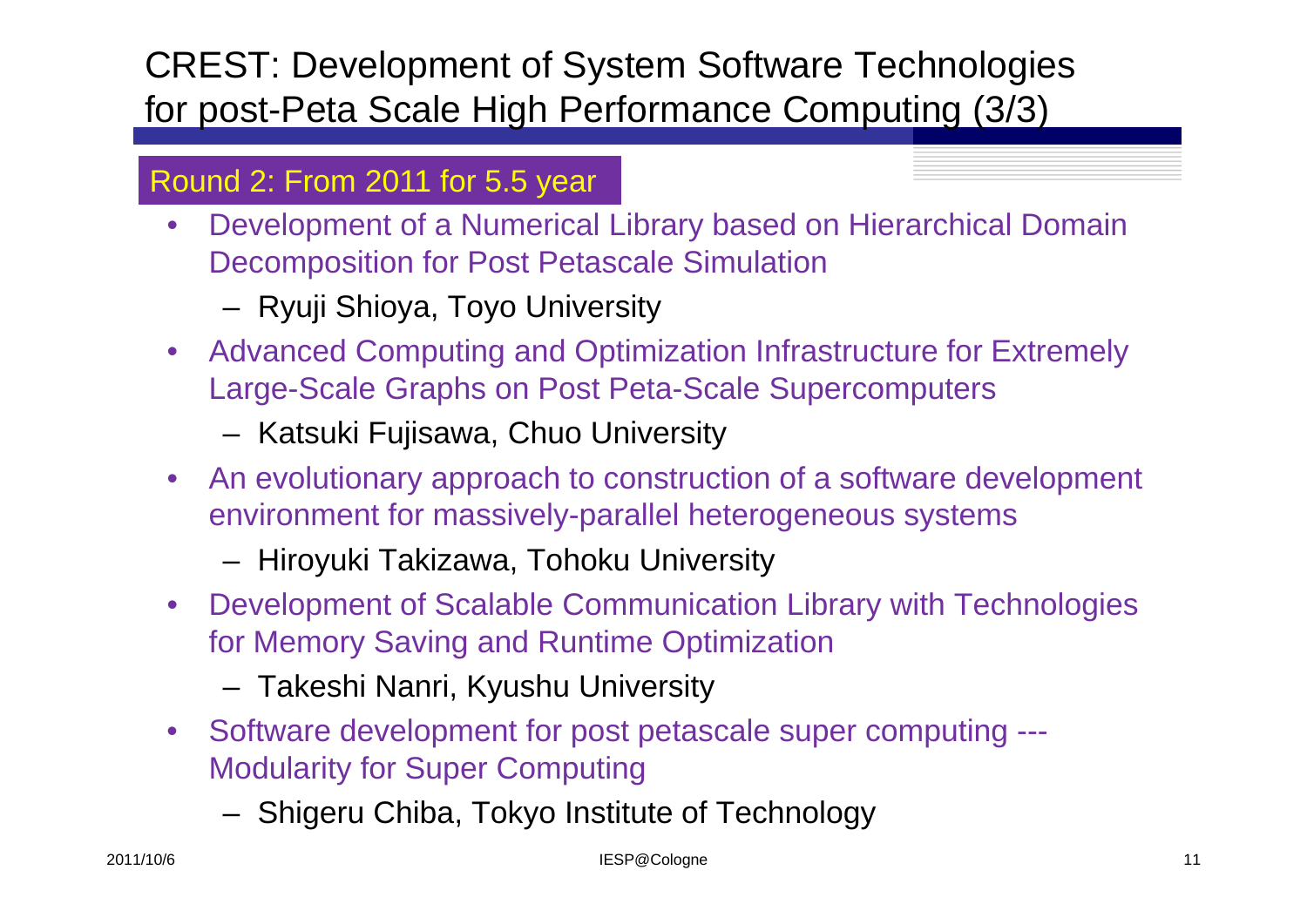### Associated Post Petascale Projects

- • Tokyo Institute of Technology
	- JSPS Grant-in-Aid for Scientific Research(S) "Billion-Way Parallel System Fault Tolerance" 2011-15, Total 1.6 mil Euro
		- PI: Satoshi Matsuoka, Collaborators Franck Cappello (INRIA), Hideyuki Jitsumoto (U-Tokyo)
	- MEXT Tokyo Tech "Ultra Green Supercomputing" 2011-15 Total 2.6 mil Euro
		- PI: Satoshi Matsuoka
- • Univ. of Tsukuba
	- HP PACS(Highly Accelerated Parallel Advanced system for Computational Sciences) project (2011 to 2013, total 4.0 mil Euro)
		- Objective: to investigate acceleration technologies for post-petascale computing and its software, algorithms and computational science applications, and demonstrate by building a prototype system
		- П Design and deploy a GPGPU-based Cluster system
		- П Research on programming model and languages, environment for parallel system with accelerators.
		- П Design of Algorithms and applications for parallel system with accelerators.
		- П Research on architectures for parallel system with accelerators.

in the set of the set of the set of the set of the set of the set of the set of the set of the set of the set o